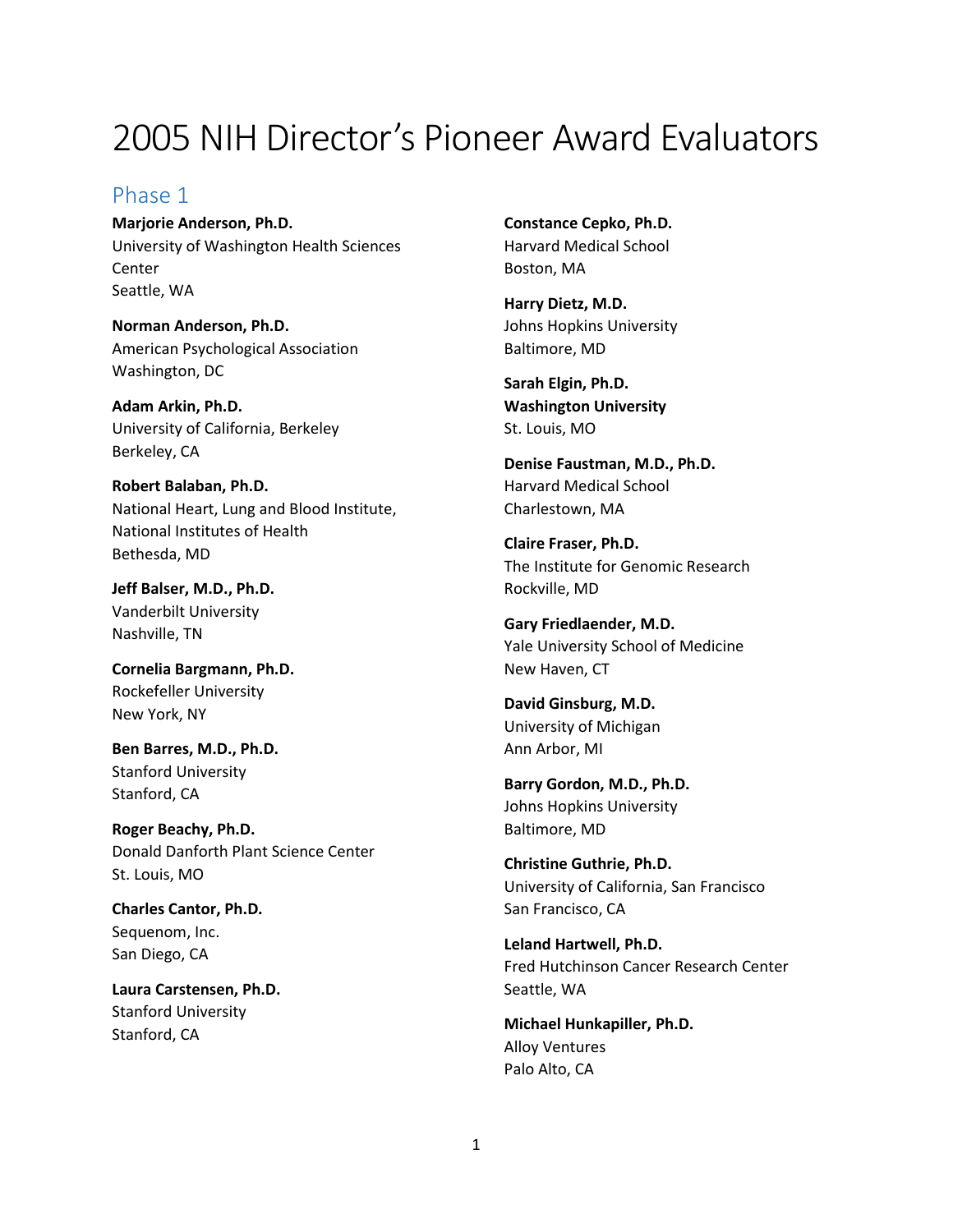**Judith Kimble, Ph.D.** University of Wisconsin Madison, WI

**Arthur Kleinman, M.D.** Harvard University Cambridge, MA

**Joachim Kohn, Ph.D.** Rutgers University Piscataway, NJ

**Raju Kucherlapati, Ph.D.** Harvard University Boston, MA

**Mitzi Kuroda, Ph.D.** Harvard University Boston, MA

**Stephen Lagakos, MPH, Ph.D.** Harvard School of Public Health Boston, MA

**Stanislas Leibler, Ph.D.** The Rockefeller University New York, NY

**Richard Lifton, M.D., Ph.D.** Yale University School of Medicine New Haven, CT

**Margaret Liu, M.D., Ph.D.** Transgene Lafayette, CA

**Richard Lsick, Ph.D.** Harvard University Cambridge, MA

**Karen Matthews, Ph.D.** University of Pittsburgh School of Medicine Pittsburgh, PA

**James Mullins, Ph.D.** University of Washington Seattle, WA

**David Nichols, M.D.** Johns Hopkins University Baltimore, MD

**Stuart Orkin, M.D.** Harvard Medical School Boston, MA

**Electra Paskett, Ph.D.** Ohio State University Columbus, OH

**Hidde Ploegh, Ph.D.** Harvard University Boston, MA

**Franklyn Prendergast, M.D., Ph.D.** Mayo Clinic Rochester, MN

**Steven Quake, Ph.D.** Stanford University Pasadena, CA

**Suzanne Randolph, Ph.D.** University of Maryland College Park, MD

**Richard Roberts, Ph.D.** New England Biolabs Beverly, MA

**Amita Sehgal, Ph.D.** University of Pennsylvania Philadelphia, PA

**Terrence Sejnowski, Ph.D.** The Salk Institute San Diego, CA

**Joan Steitz, Ph.D.** Yale University New Haven, CT

**Shankar Subramaniam, Ph.D.** University of California, San Diego La Jolla, CA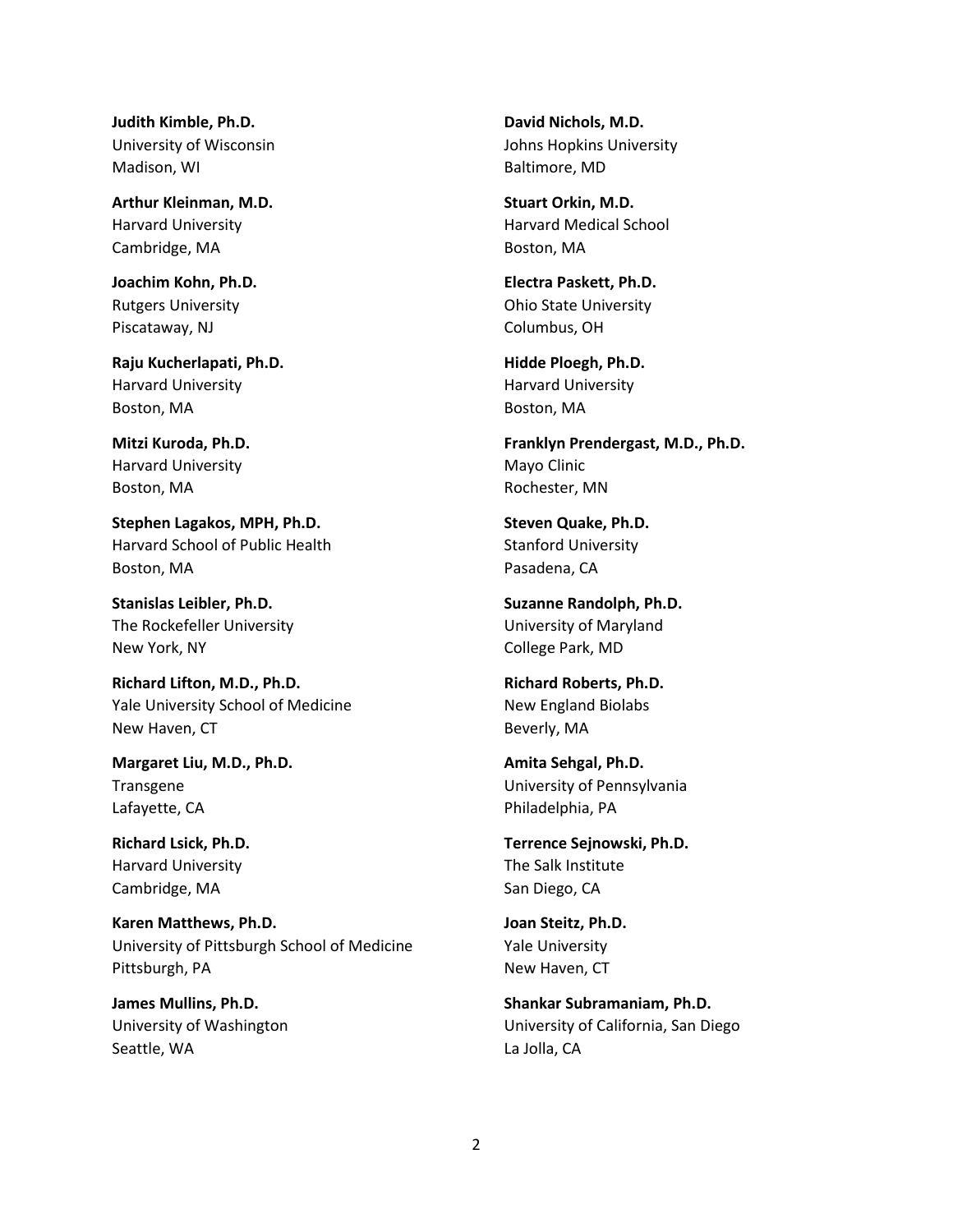**Judith Swain, M.D.** Stanford University Stanford, CA

### Phase 2

**Susan Amara, Ph.D.** University of Pittsburgh School of Medicine Pittsburgh, PA

**Marjorie Anderson, Ph.D.** University of Washington Health Sciences **Center** Seattle, WA

**Adam P. Arkin, Ph.D.** University of California, Berkeley Berkeley, CA

**Jeff R. Balser, M.D., Ph.D.** Vanderbilt University Medical Center Nashville, TN

**Cornelia I. Bargmann Ph.D.** The Rockefeller University New York, NY

**Ben A. Barres, M.D., Ph.D.** Stanford University School of Medicine Stanford, CA

**Roger Brent, Ph.D.** The Molecular Sciences Institute Berkeley, CA

**Harry C. Dietz, M.D.** Johns Hopkins University School of Medicine Baltimore, MD

**Terry Gaasterland, Ph.D.** University of California, San Diego La Jolla, CA

**Barry Gordon, M.D., Ph.D.** Johns Hopkins University School of Medicine Baltimore, MD

**Tadataka Yamada, M.D.** GlaxoSmithKline King of Prussia, PA

**Christine Guthrie, Ph.D.** University of California, San Francisco San Francisco, CA

**Nancy Hopkins, Ph.D.** Massachusetts Institute of Technology Cambridge, MA

**Michael Hunkapiller, Ph.D.** Alloy Ventures Palo Alto, CA

**Cynthia Kenyon, Ph.D.** University of California, San Francisco San Francisco, CA

**Judith Kimble, Ph.D.** University of Wisconsin Madison, WI

**Arthur Kleinman, M.D.** Harvard University Cambridge, MA

**Joachim Kohn, Ph.D.** Rutgers University Piscataway, NJ

**Caryn Lerman, Ph.D.** University of Pennsylvania Philadelphia, PA

**Richard Lifton, M.D., Ph.D.** Yale University School of Medicine New Haven, CT

**Margaret Liu, M.D., Ph.D.** Transgene Lafayette, CA

**Karen Matthews, Ph.D.** University of Pittsburgh School of Medicine Pittsburgh, PA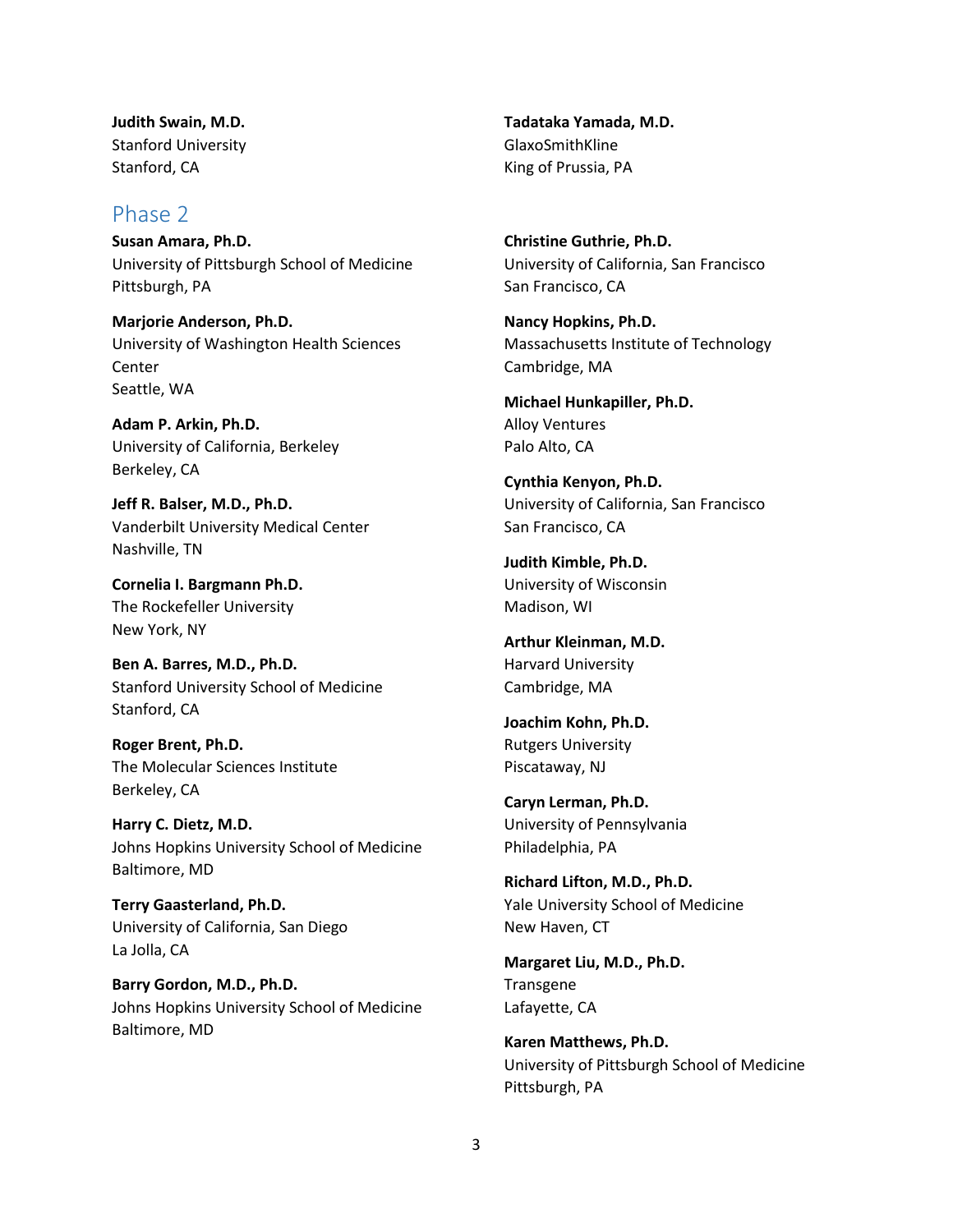**Hidde Ploegh, Ph.D.** Harvard Medical School Boston, MA

**Carol B. Post, Ph.D.** Purdue University West Lafayette, IN

**Franklyn Prendergast, M.D., Ph.D.** Mayo Clinic Rochester, MN

**Richard Roberts, Ph.D.** New England Biolabs Beverly, MA

**Tamar Schlick, Ph.D.** New York University New York, NY

**Amita Sehgal, Ph.D.** University of Pennsylvania School of Medicine Philadelphia, PA

**Terrence Sejnowski, Ph.D.** The Salk Institute San Diego, CA

**Charles Sing, Ph.D.** University of Michigan Medical Center Ann Arbor, MI

## Phase 3

Chairperson

**Ben Barres, M.D., Ph.D.** Stanford University School of Medicine Stanford, CA

#### Members:

**Marjorie E. Anderson, Ph.D.** University of Washington School of Medicine Seattle, WA

**Jeff R. Balser, M.D., Ph.D.** Vanderbilt University Medical Center Nashville, TN

**Shanker Subramaniam, Ph.D.** University of California, San Diego La Jolla, CA

**Judith Swain, M.D.** Stanford University School of Medicine Stanford, CA

**Shripad Tuljapurkar, Ph.D.** Stanford University Stanford, CA

**David R. Walt, Ph.D.** Tufts University Medford, MA

**Harel Weinstein, Ph.D.** Cornell University, Weill Medical College New York, NY

**H. Steven Wiley, Ph.D.** Pacific Northwest National Laboratory Richland, WA

**Sunny Xie, Ph.D.** Harvard University Cambridge, MA

**Huda Zoghbi, M.D.** Baylor College of Medicine Houston, TX

**Denise L. Faustman, M.D., Ph.D.** Massachusetts General Hospital Charlestown, MA

**David J. Galas, Ph.D.** Institute for Systems Biology Seattle, WA